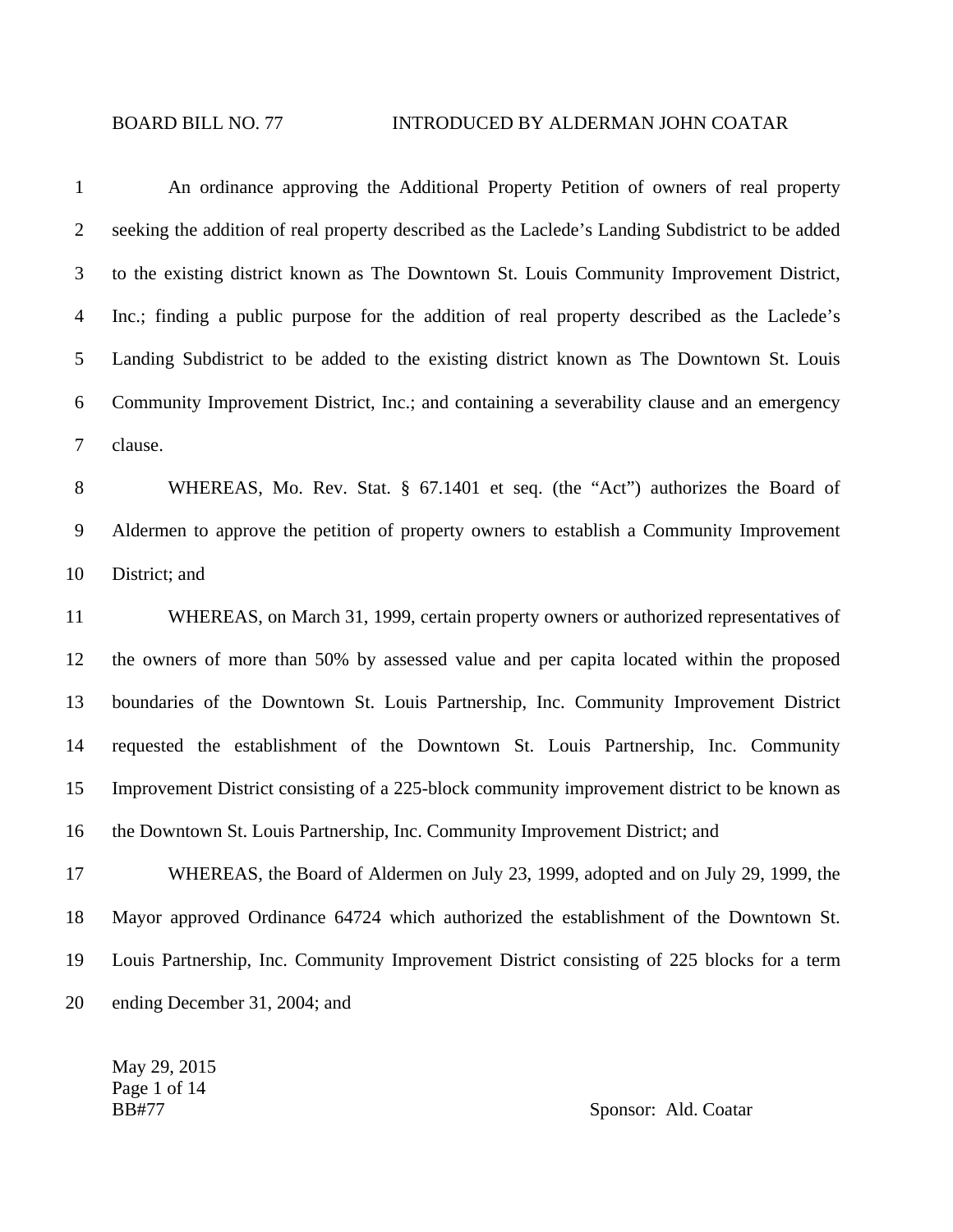1 WHEREAS, Downtown St. Louis Development, Inc. and Downtown St. Louis 2 Management, Inc. were merged into the Downtown St. Louis Partnership, Inc. Community 3 Improvement District, which changed its name to The Downtown St. Louis Community 4 Improvement District, Inc. as of July 1, 2002; and 5 WHEREAS, the Act does not contain a provision for the extension of an existing 6 Community Improvement District; and 7 WHEREAS, on March 31, 2004, certain property owners or authorized representatives of 8 the owners of more than 50% by assessed value and per capita located within the proposed 9 boundaries of The Downtown St. Louis Community Improvement District, Inc. requested the 10 creation, extension, renewal and establishment of a portion of The Downtown St. Louis 11 Community Improvement District, Inc. consisting of a 165-block community improvement 12 district to continue to be known as The Downtown St. Louis Community Improvement District, 13 Inc.; and 14 WHEREAS, the Board of Aldermen on July 16, 2004, adopted and on July 19, 2004, the 15 Mayor approved Ordinance 66326 which authorized the creation, extension, renewal and 16 establishment of The Downtown St. Louis Community Improvement District, Inc. consisting of 17 165 blocks for a term ending December 31, 2011; and 18 WHEREAS, on March 31, 2004, certain property owners or authorized representatives of 19 the owners of more than 50% by assessed value and per capita located within the proposed 20 boundaries of The Downtown St. Louis Community Improvement District, Inc. requested the

21 creation, extension, renewal and establishment of a portion of The Downtown St. Louis

May \_\_\_\_\_\_, 2015 Page 2 of 14 BB#\_\_\_\_, Sponsor: Ald. Coatar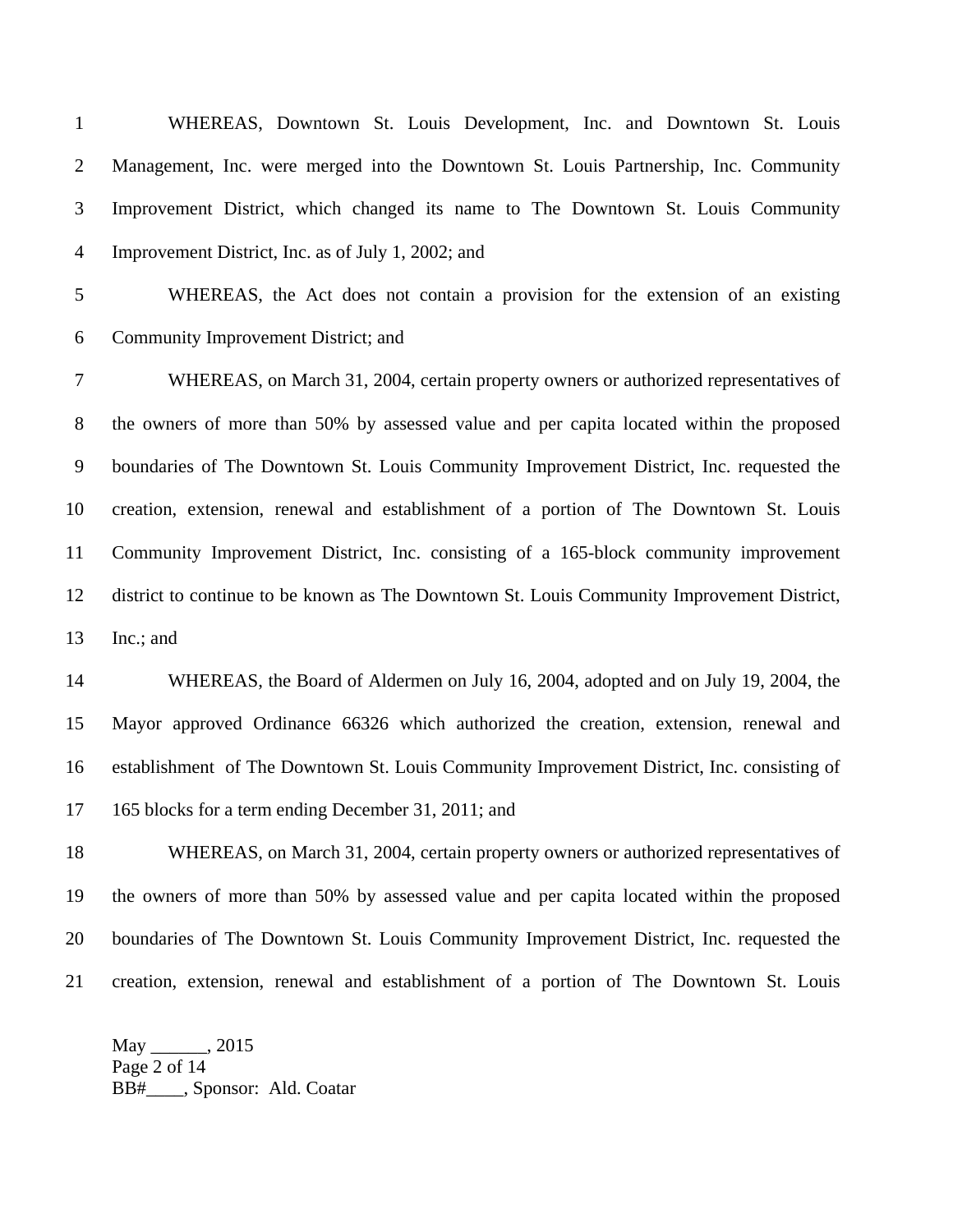1 Community Improvement District, Inc. consisting of a 165-block community improvement 2 district to continue to be known as The Downtown St. Louis Community Improvement District, 3 Inc.; and

4 WHEREAS, the Board of Aldermen on July 16, 2004, adopted and on July 19, 2004, the 5 Mayor approved Ordinance 66326 which authorized the creation, extension, renewal and 6 establishment of The Downtown St. Louis Community Improvement District, Inc. consisting of 7 165 blocks for a term ending December 31, 2011; and

8 WHEREAS, on March 21, 2011, certain property owners or authorized representatives of 9 the owners of more than 50% by assessed value and per capita located within the proposed 10 boundaries of The Downtown St. Louis Community Improvement District, Inc. requested the 11 creation, extension, renewal and establishment of a portion of The Downtown St. Louis 12 Community Improvement District, Inc. consisting of a 165-block community improvement 13 district to continue to be known as The Downtown St. Louis Community Improvement District, 14 Inc.; and

15 WHEREAS, the Board of Aldermen on June 24, 2011, adopted and on July 5, 2011 the 16 Mayor approved Ordinance 68935 which authorized the creation, extension, renewal and 17 establishment of The Downtown St. Louis Community Improvement District, Inc. consisting of 18 165 blocks for a term ending December 31, 2021; and

19 WHEREAS, on May 1, 2015, an additional property petition (the "Additional Property 20 Petition") has been signed by certain property owners or authorized representatives of the owners 21 of more than 50% by assessed value and per capita of the additional property described as the

May \_\_\_\_\_\_, 2015 Page 3 of 14 BB#\_\_\_\_, Sponsor: Ald. Coatar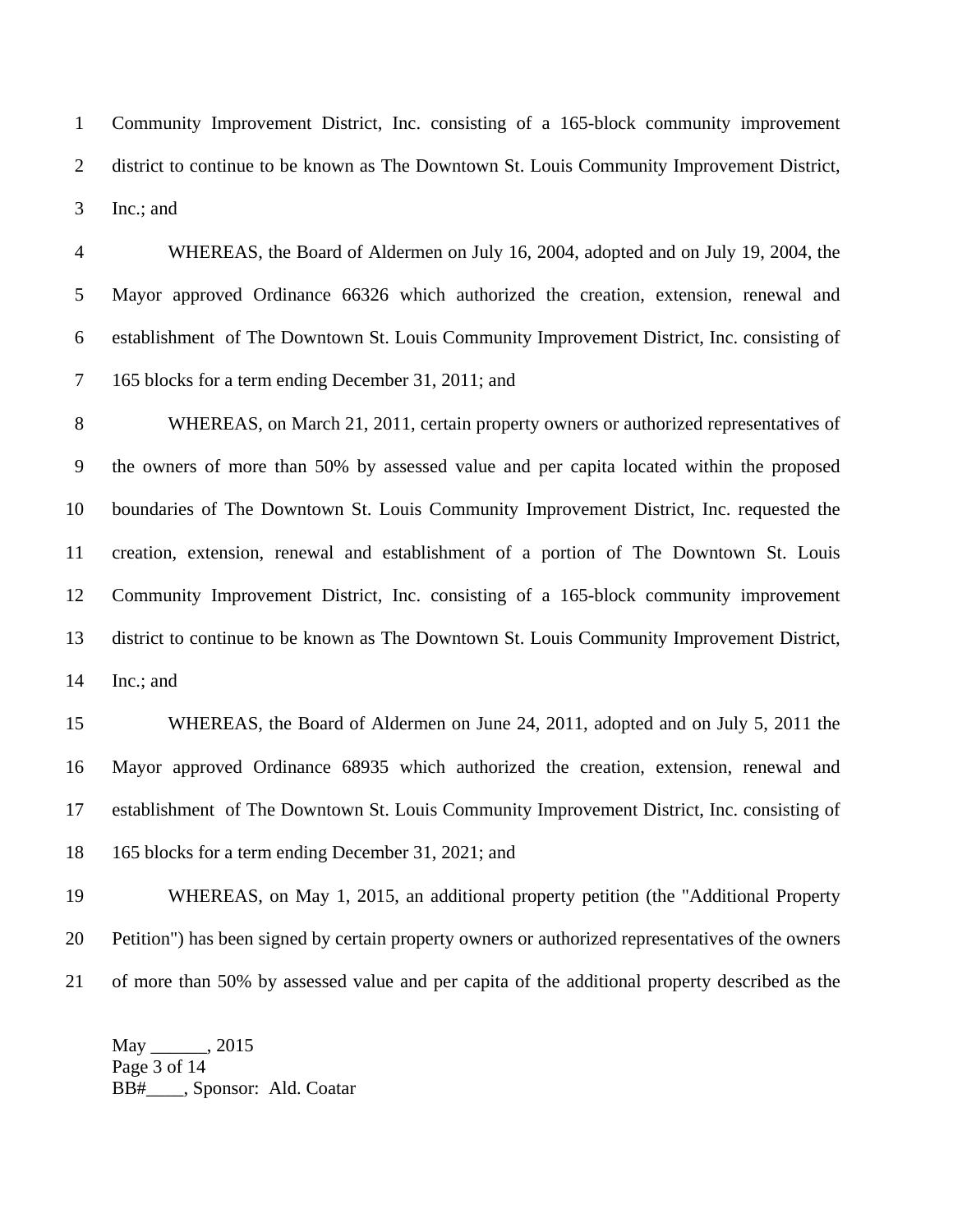1 Laclede's Landing Subdistrict which requests such additional property to be added to the 2 existing district known as The Downtown St. Louis Community Improvement District, Inc. 3 consisting of a 9-block subdistrict to be known as the Laclede's Landing Subdistrict of The 4 Downtown St. Louis Community Improvement District, Inc. as of the effective date of this 5 ordinance; and

6 WHEREAS, The Downtown St. Louis Community Improvement District, Inc. contracts 7 with The Partnership for Downtown St. Louis, which changed its name to Downtown STL, Inc. 8 ("Downtown STL"), to provide management and staff for day-to-day operations and 9 implementation of the Management Plan and the Management Plan Supplement described in the 10 Additional Property Petition; and

11 WHEREAS, the Additional Property Petition has been filed with the Register of the City; 12 and

13 WHEREAS, the Register of the City reviewed and determined that the Additional 14 Property Petition substantially complies with the requirements of the Act; and

15 WHEREAS, the Board of Aldermen did on \_\_\_\_\_\_\_\_\_\_\_\_\_\_\_\_\_\_\_\_\_, 2015 introduce 16 Resolution No. \_\_\_\_\_\_ declaring its intention to authorize the addition of real property described 17 as the Laclede's Landing Subdistrict to be added to the existing district known as The Downtown 18 St. Louis Community Improvement District, Inc., a Community Improvement District in 19 downtown St. Louis, and calling for a public hearing on the matter; and

May \_\_\_\_\_\_, 2015 Page 4 of 14 BB#\_\_\_\_, Sponsor: Ald. Coatar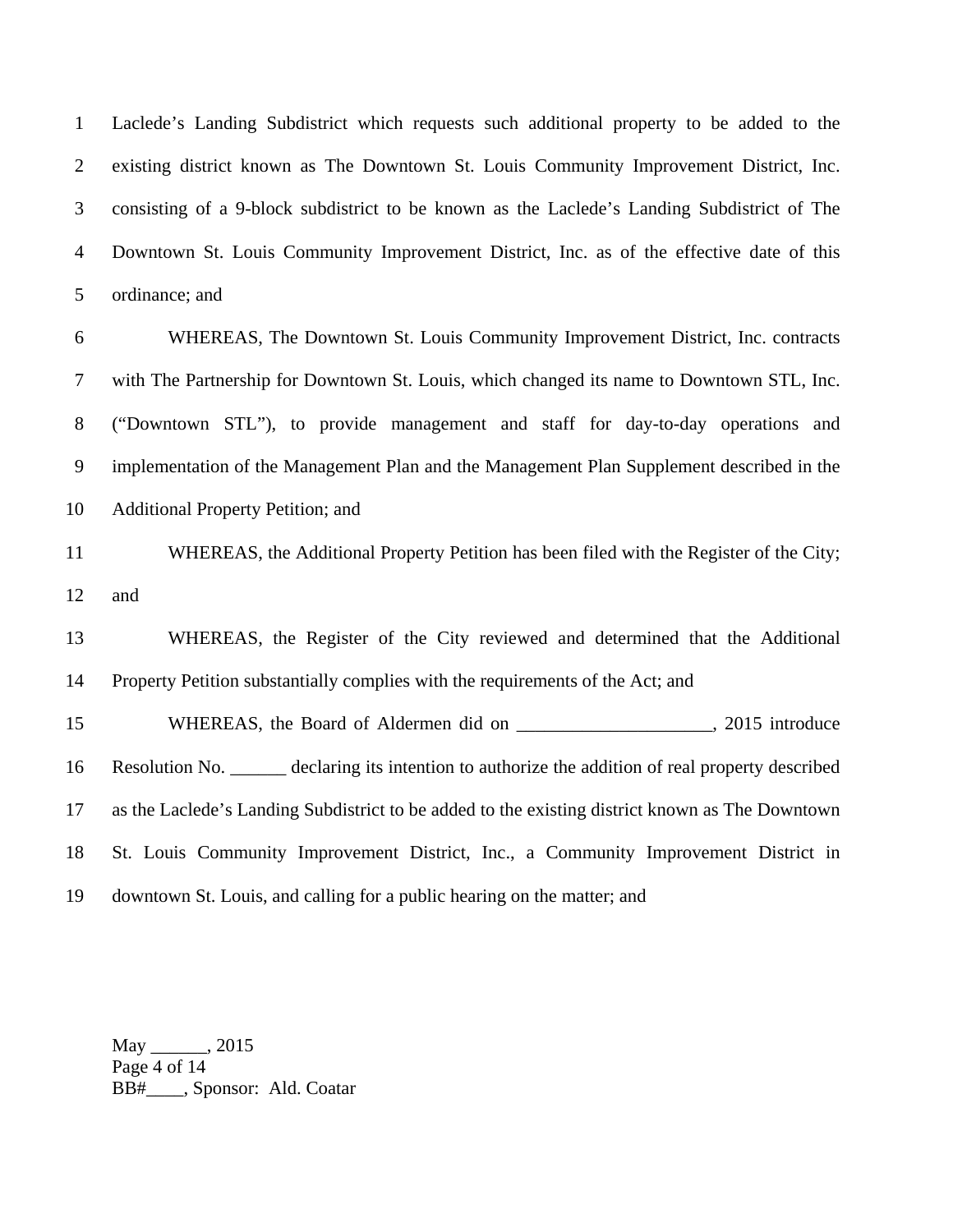| WHEREAS, such public hearing, duly noticed, was held at 10:00 a.m. on |  |                                 |  |  |  |       |
|-----------------------------------------------------------------------|--|---------------------------------|--|--|--|-------|
|                                                                       |  | 2015, [and continued until      |  |  |  | m. on |
|                                                                       |  | I by the Board of Aldermen; and |  |  |  |       |

4 WHEREAS, this Board of Aldermen hereby finds that the adoption of this ordinance is in 5 the public interest of the City; that the addition of real property described as the Laclede's 6 Landing Subdistrict to be added to the existing district known as The Downtown St. Louis 7 Community Improvement District, Inc. is a public purpose; and that the property owners, 8 residents and persons engaging in business or visiting downtown St. Louis, and the public in 9 general will benefit by the addition of said additional property;

10 NOW, THEREFORE, BE IT ORDAINED BY THE CITY OF ST. LOUIS AS 11 FOLLOWS:

12 **SECTION ONE.**

13 (a) The addition of real property described as the Laclede's Landing Subdistrict 14 (hereinafter referred to as the "Additional Property Subdistrict") to the Existing District known 15 as The Downtown St. Louis Community Improvement District, Inc. (hereinafter referred to as 16 the "Existing District"), is authorized under the Act to provide services, construct improvements, 17 impose special assessments, and carry out other functions as set forth in the Additional Property 18 Petition, and to receive the services and benefits all as set forth in the Additional Property 19 Petition attached hereto as Appendix A and made a part hereof.

20 (b) The Additional Property Subdistrict boundaries are set forth on the map in 21 Appendix B-1 and are described as follows:

May .2015 Page 5 of 14 BB#\_\_\_\_, Sponsor: Ald. Coatar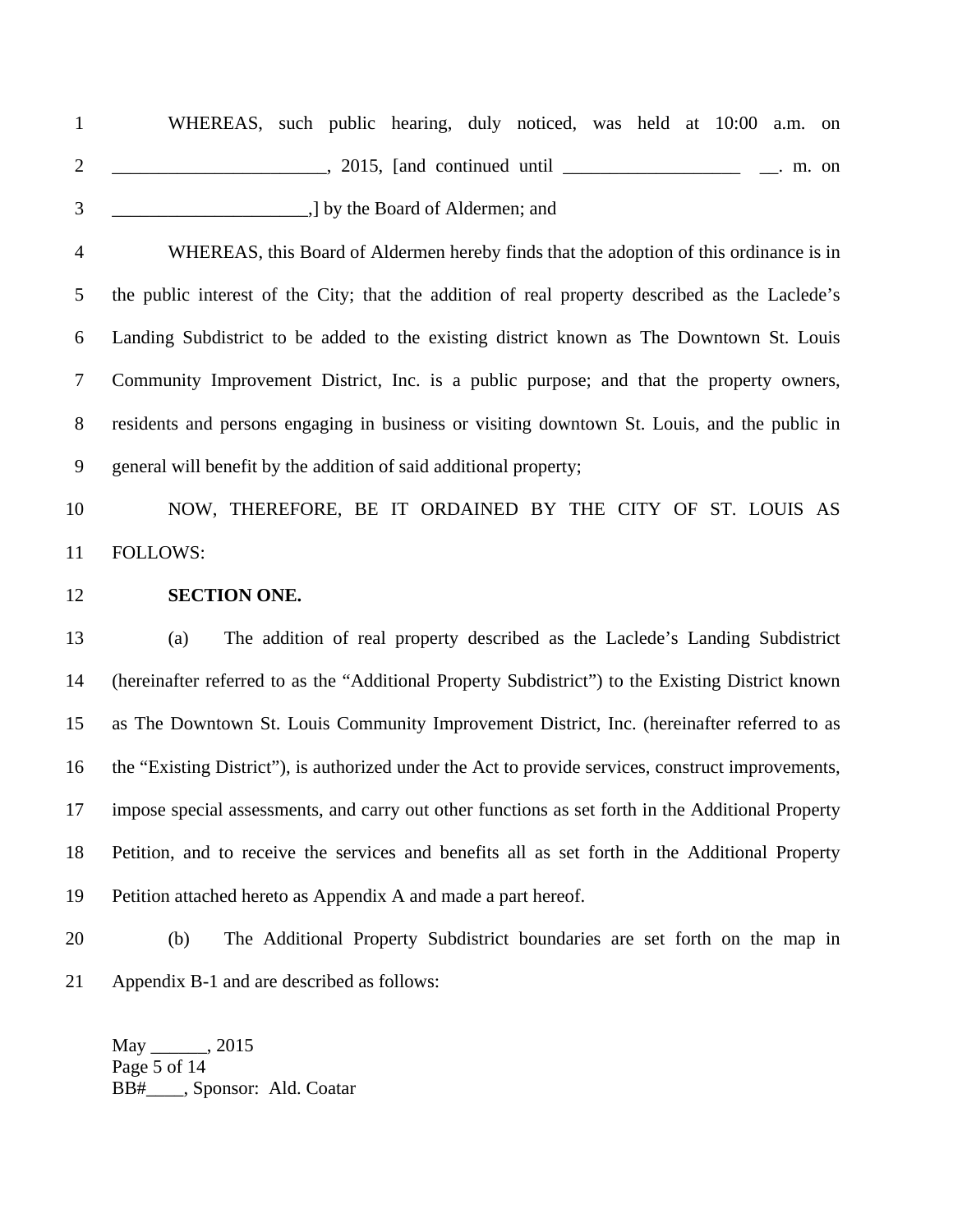1 Beginning at the intersection of the centerline of Washington Avenue and 2 Interstate 70; thence eastwardly along the centerline of Washington Avenue 3 across all intervening streets to the intersection of the centerlines of Washington 4 Avenue and Commercial Street; thence northwardly along the centerline of 5 Commercial Street across all intervening streets to the intersection of the 6 centerlines of Commercial Street and Carr Street; thence westwardly along the 7 centerline of Carr Street across all intervening streets to the intersection of the 8 centerlines of Carr Street and Interstate 70; thence southwardly along the 9 centerline of Interstate 70 across all intervening streets to the intersection of the 10 centerlines of Interstate 70 and at Washington Avenue, the point of beginning.

11

12 (c) The Existing District boundaries are set forth on the map in Appendix B-2 and are

13 described as follows:

14 Beginning at the intersection of the centerline of 14th Street and Interstate 40/64; 15 thence eastwardly along the centerline of Interstate 40/64 across all intervening 16 streets to the intersection of the centerlines of Interstate 40/64 and Interstate 70; 17 thence northwardly along the centerline of Interstate 70 across all intervening 18 streets to the intersection of the centerlines of Interstate 70 and Cole Street; thence 19 westwardly along the centerline of Cole Street across all intervening streets to the 20 intersection of the centerlines of Cole Street and 14th Street; thence southwardly 21 along the centerline of 14th Street across all intervening streets to the intersection 22 of the centerlines of 14th Street and Delmar Boulevard; thence westwardly along 23 the centerline of Delmar Boulevard across all intervening streets to the 24 intersection of the centerlines of Delmar Boulevard and 18th Street; thence 25 southwardly along the centerline of 18th Street across all intervening streets to the 26 intersection of the centerlines of 18th Street and Chestnut Street; thence 27 eastwardly along the centerline of Chestnut Street across all intervening streets to 28 the intersection of the centerlines of Chestnut Street and 14th Street; thence 29 southwardly along the centerline of 14th Street to the intersection of the 30 centerlines of 14th Street and at Interstate 40/64, the point of beginning.

31

32 (d) The combined Existing District and Additional Property Subdistrict boundaries

33 are set forth on the map in Appendix B-3 and are described as follows (together, the Additional

- 34 Property Subdistrict and the Existing District shall be hereinafter referred to as the "District"):
- 35 Beginning at the intersection of the centerline of 14th Street and Interstate 40/64; 36 thence eastwardly along the centerline of Interstate 40/64 across all intervening
- 37 streets to the intersection of the centerlines of Interstate 40/64 and Interstate 70;

May 1, 2015 Page 6 of 14 BB#\_\_\_\_, Sponsor: Ald. Coatar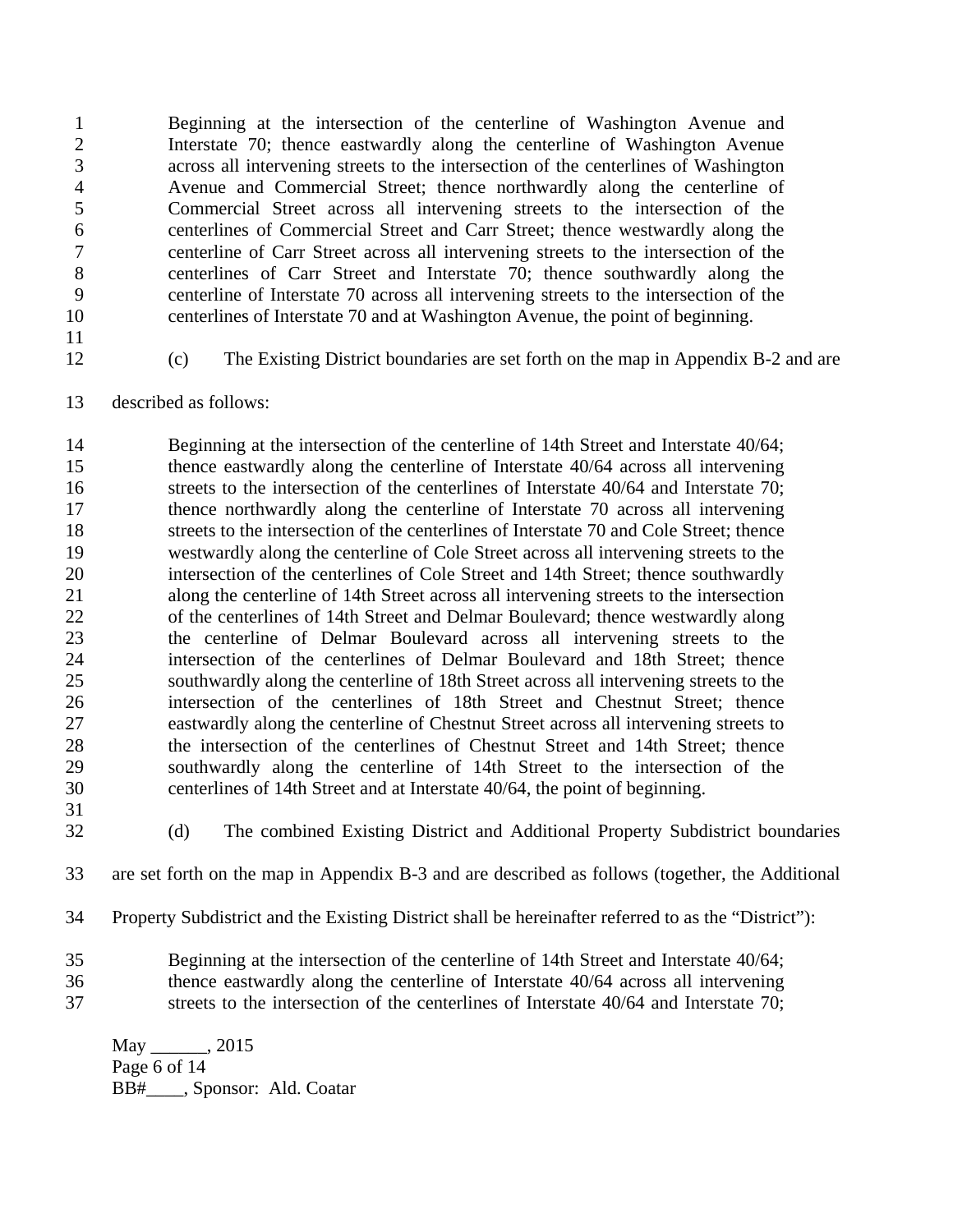1 thence northwardly along the centerline of Interstate 70 across all intervening 2 streets to the intersection of the centerlines of Interstate 70 and Washington 3 Avenue; thence eastwardly along the centerline of Washington Avenue across all 4 intervening streets to the intersection of the centerlines of Washington Avenue 5 and Commercial Street; thence northwardly along the centerline of Commercial 6 Street across all intervening streets to the intersection of the centerlines of 7 Commercial Street and Carr Street; thence westwardly along the centerline of 8 Carr Street across all intervening streets to the intersection of the centerlines of 9 Carr Street and Interstate 70; thence southwardly along the centerline of Interstate 10 70 across all intervening streets to the intersection of the centerlines of Interstate 11 70 and Cole Street; thence westwardly along the centerline of Cole Street across 12 all intervening streets to the intersection of the centerlines of Cole Street and 14th 13 Street; thence southwardly along the centerline of 14th Street across all 14 intervening streets to the intersection of the centerlines of 14th Street and Delmar 15 Boulevard; thence westwardly along the centerline of Delmar Boulevard across 16 all intervening streets to the intersection of the centerlines of Delmar Boulevard 17 and 18th Street; thence southwardly along the centerline of 18th Street across all 18 intervening streets to the intersection of the centerlines of 18th Street and 19 Chestnut Street; thence eastwardly along the centerline of Chestnut Street across 20 all intervening streets to the intersection of the centerlines of Chestnut Street and 21 14th Street; thence southwardly along the centerline of 14th Street to the 22 intersection of the centerlines of 14th Street and at Interstate 40/64, the point of 23 beginning.

## 25 **SECTION TWO.**

24

26 (a) The District is authorized by the Additional Property Petition in accordance with 27 the Act to use any one or more of the assessments or other funding methods for the Additional 28 Property Subdistrict specifically authorized by the Act and the Additional Property Petition to 29 provide funds to accomplish any power, duty or purpose of the District.

30 (b) The District is authorized by the Act to establish different classes of real property 31 within the District for purposes of special assessments. The levy rate for special assessments 32 may vary for each class or subclass based on the level of benefit derived from services or 33 improvements funded, provided or caused to be provided by the District.

May .2015 Page 7 of 14 BB#\_\_\_\_, Sponsor: Ald. Coatar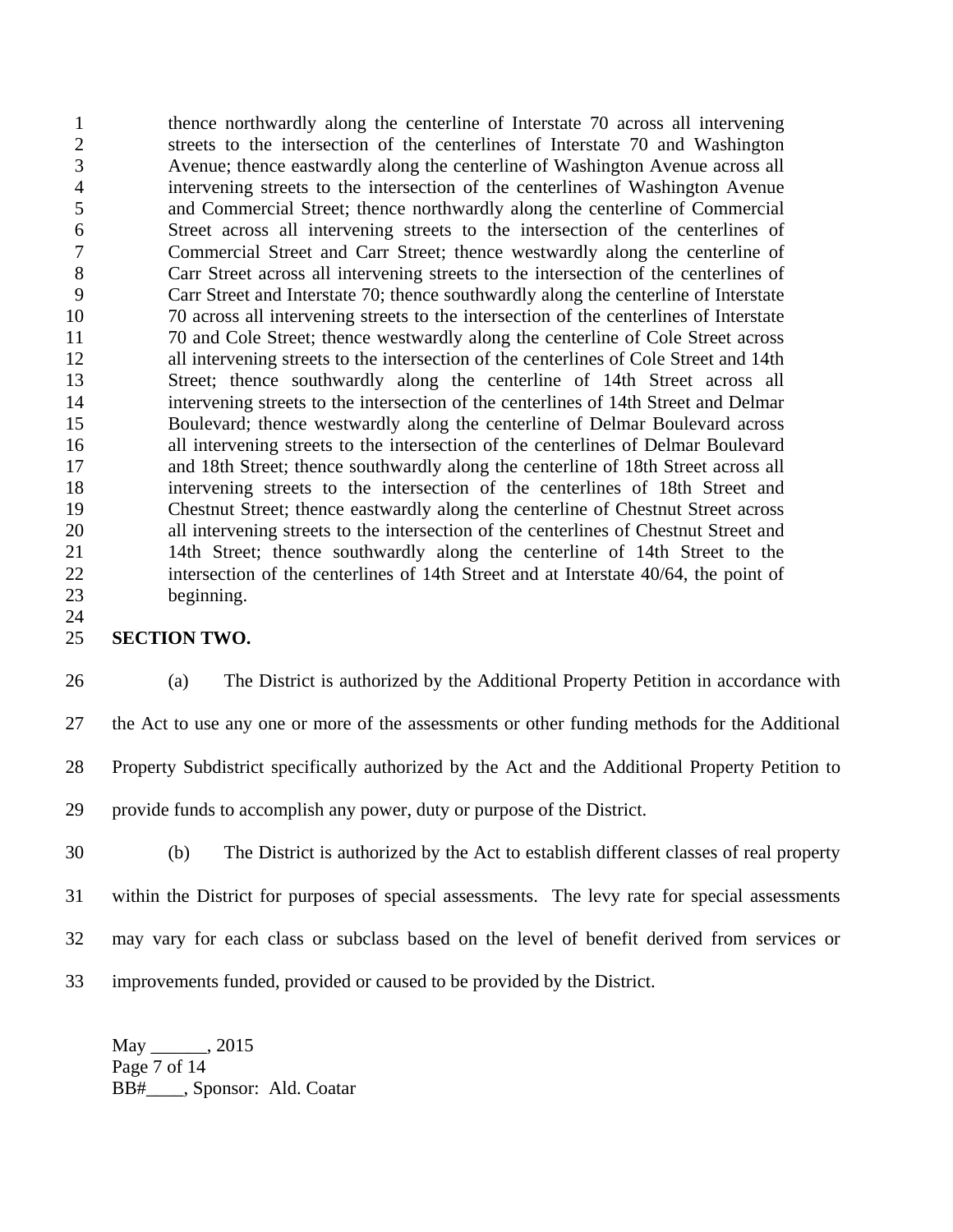1 (c) The District is authorized by the Act to assess and collect within the Existing 2 District and the Additional Property Subdistrict an assessment based upon an annual calculation 3 of lot gross square footage and building gross square footage above the first floor.

4 (d) (i) The District, when the Additional Property Subdistrict is approved by the 5 Board of Aldermen and Mayor, is authorized by the Act and by the Additional Property Petition, 6 when approved by the Board of Directors of the District, to assess and collect annual assessments 7 against each tract, lot or parcel of real property in the Additional Property Subdistrict in an 8 amount not to exceed \$0.1286 per lot square foot and \$.0702 per square foot per floor for each 9 floor above the first floor; provided, however, that each condominium unit on the first floor, 10 whether designated for residential or commercial use, shall be assessed at an amount not to 11 exceed \$.0702 per square foot; and each assessment may be annually increased by an amount not 12 to exceed a 4% annual average over the remaining District term.

13 (ii) Such special assessments against real property in the Additional Property 14 Subdistrict shall be levied beginning in 2015, so that funds will be available for operations on 15 January 1, 2016, and each January 1 thereafter during the remaining term of the District as 16 authorized by the Board of Directors of the District, provided however upon the receipt by the 17 President and CEO of Downtown STL on behalf of the District of a proper petition (the "Levy 18 Expiration Petition") from owners of real property collectively owning more than 50% by 19 assessed value of the real property within the Additional Property Subdistrict or by more than 20 50% per capita of all owners of real property within the Additional Property Subdistrict prior to 21 September 15, 2018 (the "Levy Expiration Petition Filing Date") the authorization to levy special

May \_\_\_\_\_\_, 2015 Page 8 of 14 BB#\_\_\_\_, Sponsor: Ald. Coatar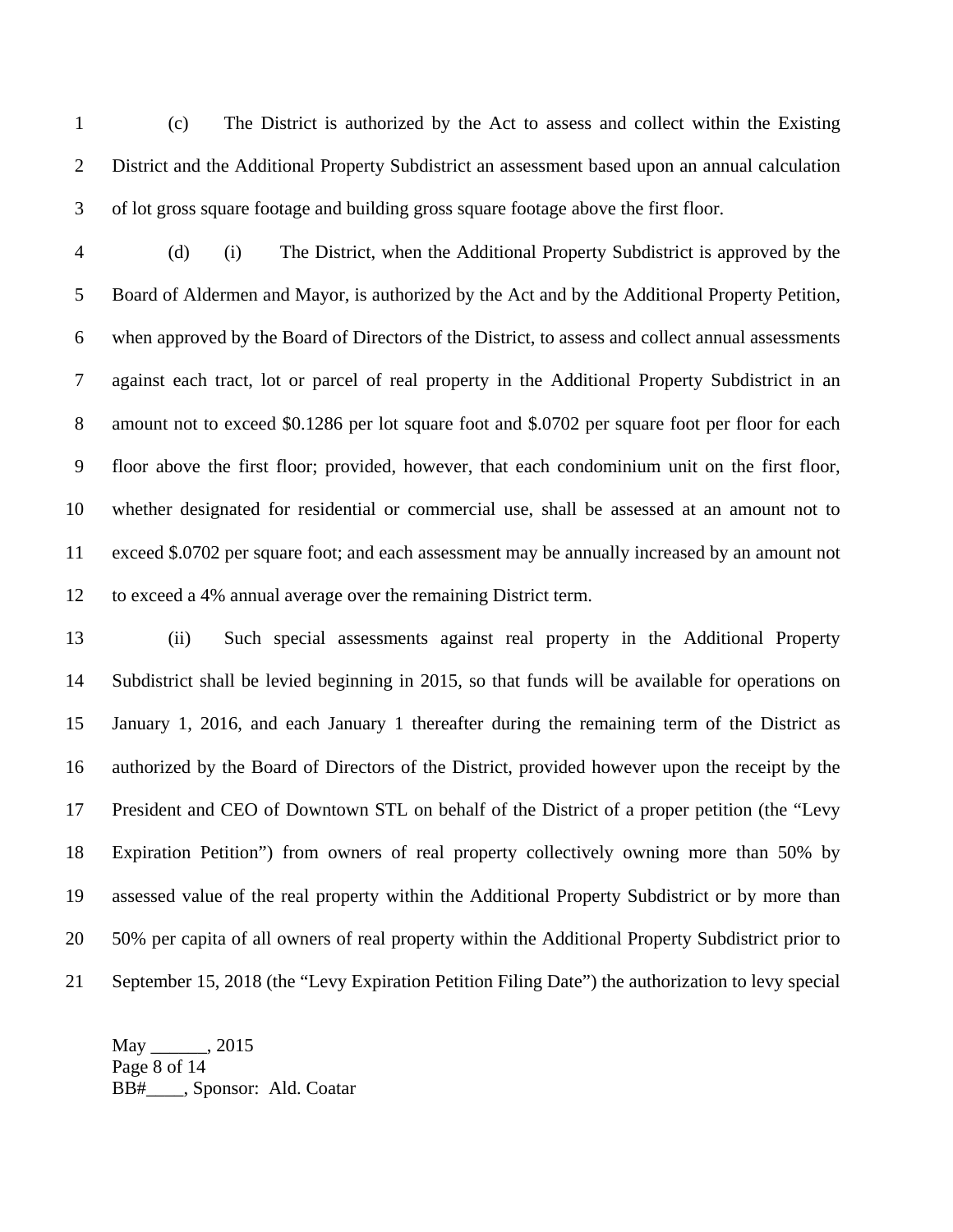1 assessments against real property in the Additional Property Subdistrict shall automatically lapse 2 and expire by its terms on January 1, 2018 (the "Assessment Levy Expiration") and the last 3 special assessment payable by the owners of property in the Additional Property Subdistrict shall 4 be the special assessment due and payable on December 31, 2017 for payment of services, 5 programs and improvements in the Additional Property Subdistrict pursuant to the Management 6 Plan Supplement through the calendar year 2018.

7 (iii) The Management Plan Supplement provides that the scope, obligations and costs 8 of services, programs and improvements to be provided to the Additional Property Subdistrict 9 shall be limited to the funds collected by the special assessments levied in the Additional 10 Property Subdistrict.

11 (iv) If the Assessment Levy Expiration is not requested or does not occur in 12 accordance with Section 2(d)(ii) above, then the Management Plan Supplement shall continue 13 and the Additional Property Subdistrict services, programs and improvements shall continue to 14 be provided in accordance with the Management Plan Supplement and the final special 15 assessment payable by the property owners in the Additional Property Subdistrict shall be the 16 special assessment due and payable on December 31, 2020 for payment of services, programs 17 and improvements in the Additional Property Subdistrict pursuant to the Management Plan 18 Supplement through the calendar year 2021.

19 (v) Notwithstanding any provision to the contrary in the Management Plan, the 20 Management Plan Supplement or otherwise, in the event of the Assessment Levy Expiration, no 21 assessments provided in the Management Plan or the Management Plan Supplement shall be

May \_\_\_\_\_\_, 2015 Page 9 of 14 BB#\_\_\_\_, Sponsor: Ald. Coatar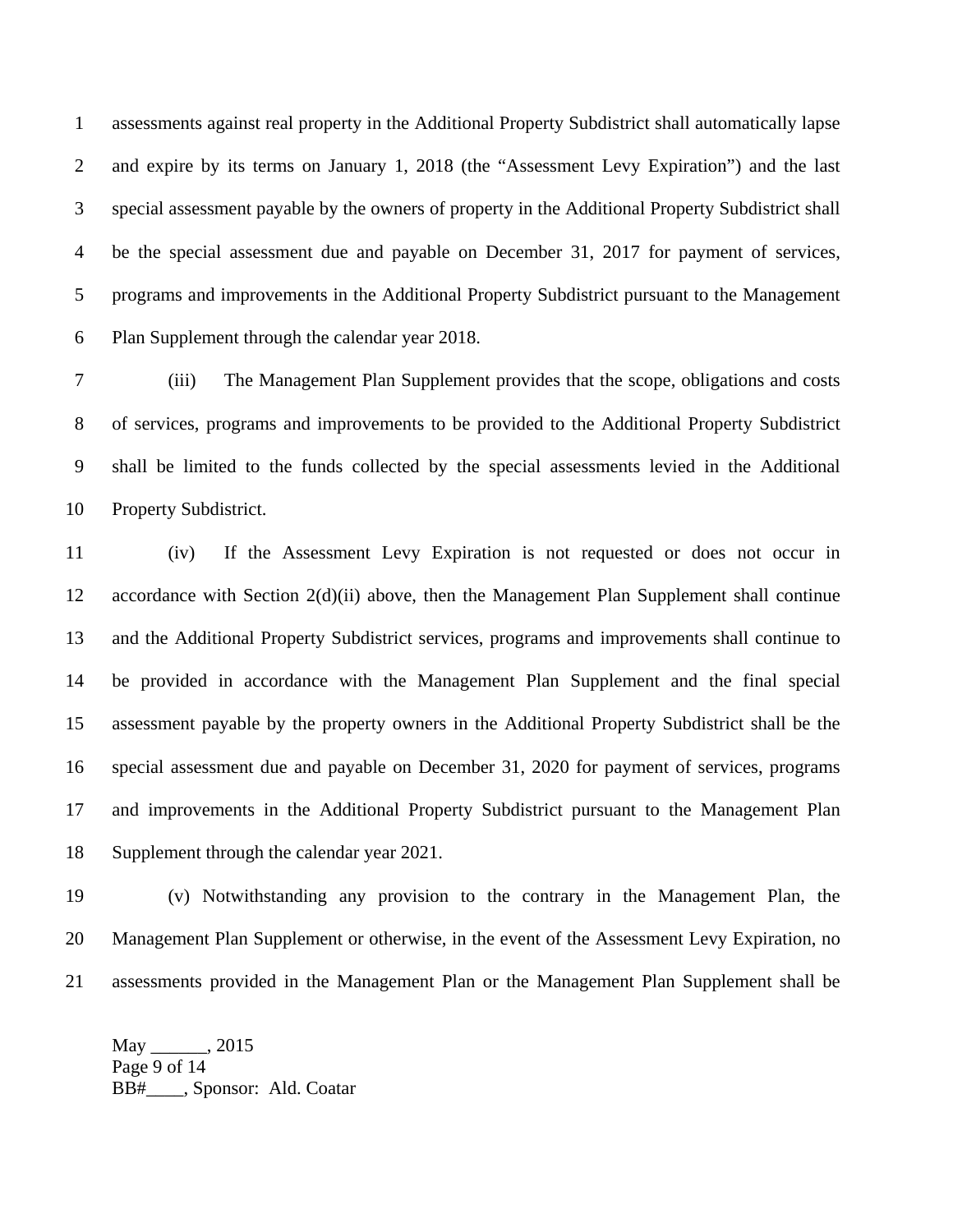1 payable with respect to any properties located in the Additional Property Subdistrict after the 2 special assessment due and payable on December 31, 2017 for payment of services, programs 3 and improvements in the Additional Property Subdistrict pursuant to the Management Plan 4 Supplement through the calendar year 2018. Upon the Assessment Levy Expiration, no 5 services, programs and improvements shall be provided or made in the Additional Property 6 Subdistrict pursuant to the Management Plan Supplement for the calendar years 2019, 2020 and 7 2021.

8 (vi) In the Event of the Assessment Levy Expiration, the Board of Directors of the 9 District shall return or credit any balances of special assessments of the Additional Property 10 Subdistrict remaining in the funds of the District against the amount of the original assessment of 11 each parcel of property pro rata on the method of assessment of such special assessments of the 12 Additional Property Subdistrict.

13 (vii) Such special assessments levied and collected by the District within the 14 Additional Property Subdistrict represent the costs of the services and improvements described in 15 the Additional Property Petition to each owner of real property in the Additional Property 16 Subdistrict (each an "Additional Property Owner" and collectively, the "Additional Property 17 Owners") within the Additional Property Subdistrict. The special assessment of each Additional 18 Property Owner shall represent that Additional Property Owner's share of the benefit and the 19 cost of such services and improvements.

20 (e) Notwithstanding anything to the contrary, the District shall have no power to levy 21 any tax but shall only have the power to levy special assessments in accordance with the Act.

May \_\_\_\_\_\_, 2015 Page 10 of 14 BB#\_\_\_\_, Sponsor: Ald. Coatar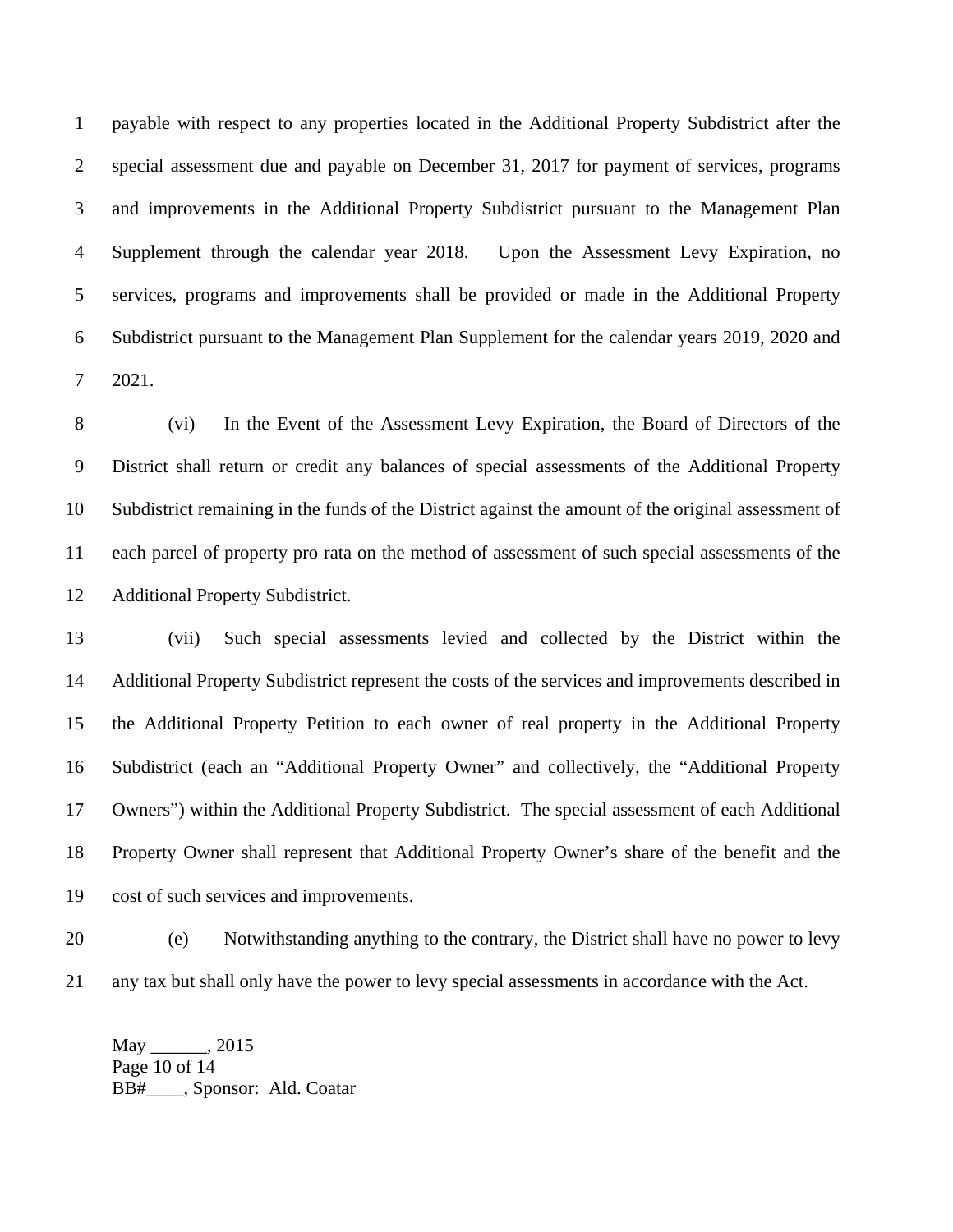1 **SECTION THREE.** The District is authorized by the Act, at any time, to issue 2 obligations for the purpose of carrying out any of its powers, duties or purposes. Such 3 obligations shall be payable out of all, part of any combination of the revenues of the District and 4 may be further secured by all or any part of any property or any interest in any property by 5 mortgage or any other security interest granted. Such obligations shall be authorized by 6 resolution of the District, and if issued by the District, shall bear such date or dates, and shall 7 mature at such time or times, but not more than 20 years from the date of issuance, as the 8 resolution shall specify. Such obligations shall be in such denomination, bear interest at such 9 rate or rates, be in such form, be payable in such place or places, be subject to redemption as 10 such resolution may provide and be sold at either public or private sale at such prices as the 11 District shall determine subject to the provisions of Mo. Rev. Stat. § 108.170. The District is 12 also authorized to issue such obligations to refund, in whole or in part, obligations previously 13 issued by the District.

## 14 **SECTION FOUR.**

15 (a) Pursuant to the Petition of the Existing District and the Additional Property 16 Petition, the District shall continue to be organized as a not-for-profit corporation known as The 17 Downtown St. Louis Community Improvement District, Inc.

18 (b) Pursuant to the Act, the fiscal year for the District shall begin on July 1.

19 (c) Pursuant to the Act and no earlier than 180 days and no later than 90 days prior to 20 the first day of each fiscal year, the District shall submit to the Board of Aldermen a proposed 21 annual budget for the District, setting forth expected expenditures, revenues, and rates of

May \_\_\_\_\_\_, 2015 Page 11 of 14 BB#\_\_\_\_, Sponsor: Ald. Coatar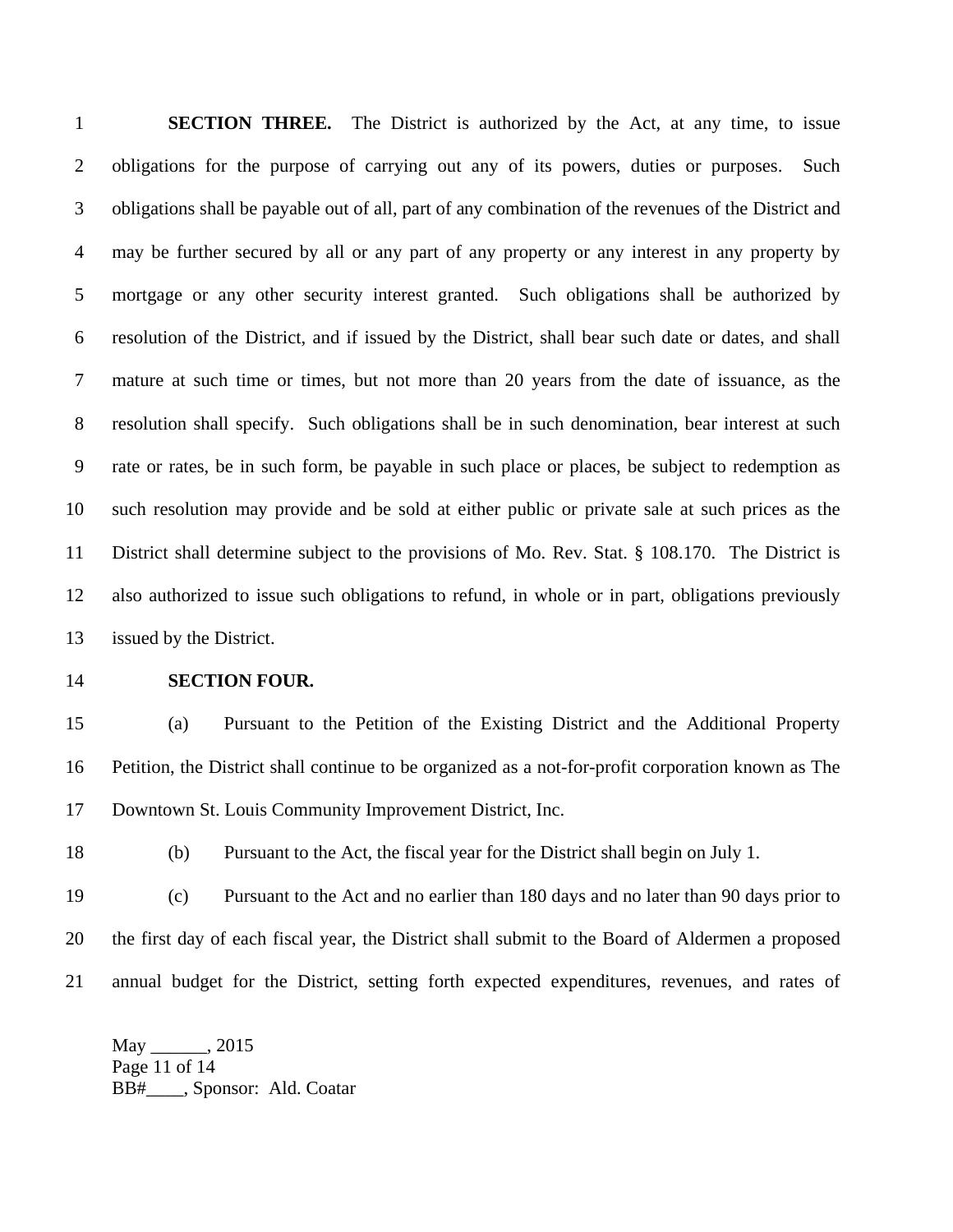1 assessments, if any, for such fiscal year. The Board of Aldermen may review and comment on 2 this proposed budget, but if such comments are given, the Board of Aldermen shall provide such 3 written comments no later than 60 days prior to the first day of the relevant fiscal year; such 4 comments shall not constitute requirements but shall only be recommendations.

5 (d) Pursuant to the Act, the District shall hold an annual meeting for the District and 6 adopt an annual budget no later than 30 days prior to the first day of each fiscal year.

7 (e) Within 120 days after the end of each fiscal year, the District shall submit a report 8 to the Register of the City and the Missouri Department of Economic Development stating the 9 services provided, revenues collected and expenditures made by the District during such fiscal 10 year, and copies of written resolutions approved by the board of the District during the fiscal 11 year. The Register shall retain this report as part of the official records of the City and shall also 12 cause this report to be spread upon the records of the Board of Aldermen.

## 13 **SECTION FIVE.**

14 (a) The District is authorized by the Act to use the funds of the District for any of the 15 improvements and activities authorized by the Act.

16 (b) Pursuant to the Act, the District shall have all the powers necessary to carry out 17 and effectuate the purposes as set forth in the Act.

18 (c) The term for the existence of the Additional Property Subdistrict will begin on the 19 effective date of this ordinance and will end on December 31, 2021 to be coterminous with the 20 term of the District.

May 1, 2015 Page 12 of 14 BB#\_\_\_\_, Sponsor: Ald. Coatar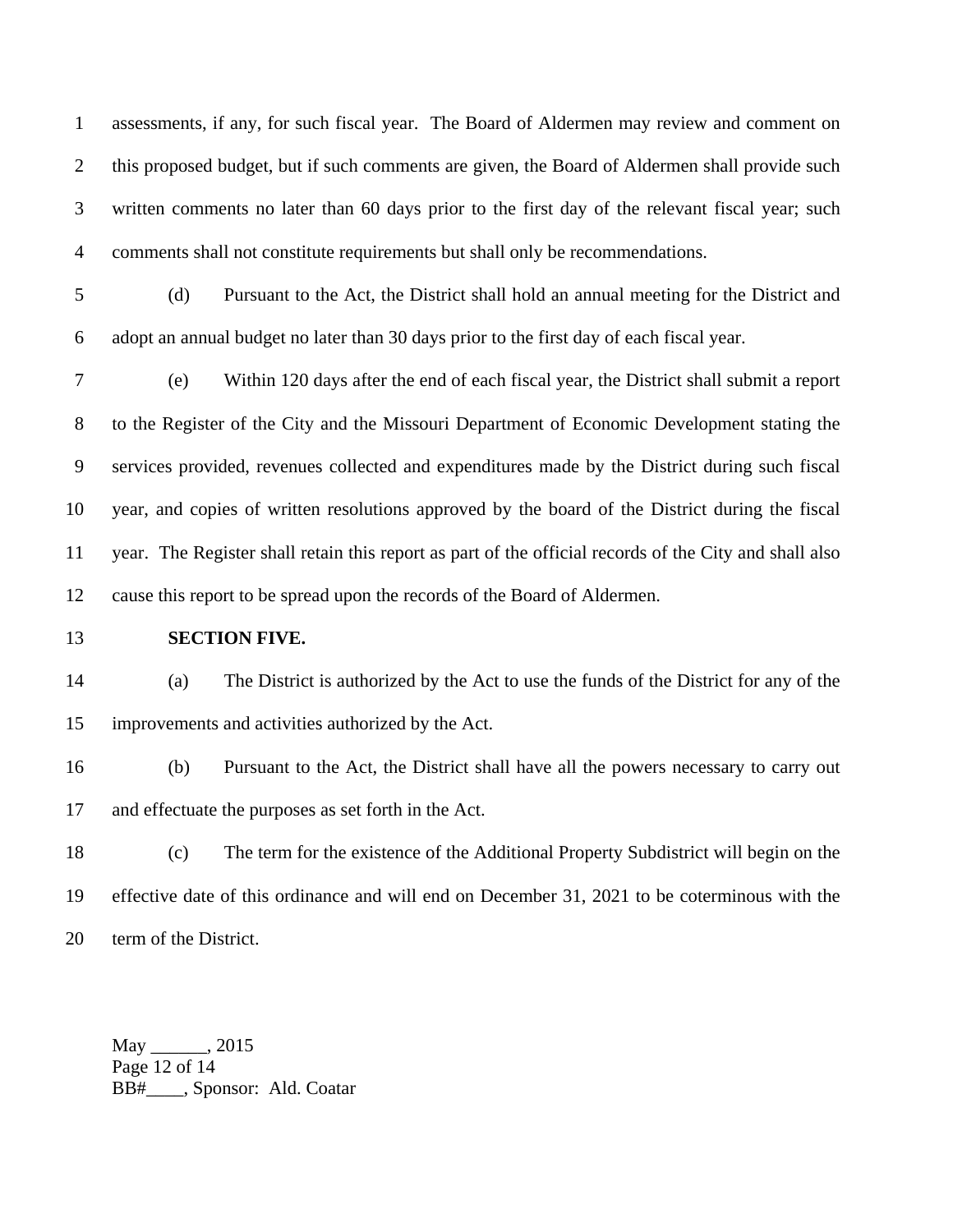1 **SECTION SIX.** The Board of Aldermen found and determined in Ordinances 67350 2 and 67494 that property within the District was a blighted area by reason of pervasive poverty, 3 unemployment and general distress, and unlikely to be able to support reasonable tax assessment 4 or to experience economic growth without the tax incentive provided by the Federal 5 Empowerment Zone and Enterprise Community Act designed to spur economic growth (see 6 Omnibus Budget Reconciliation Act of 1993; the Taxpayer Relief Act of 1997; and the Tax 7 Relief, Unemployment Insurance Reauthorization, and Job Creation Act of 2010) and the 8 Missouri Enhanced Enterprise Zone (see Mo. Rev. Stat. §§135.950 *et seq.* (Supp. 2009)).

9 **SECTION SEVEN.** The Board of Aldermen hereby finds that the use of the proceeds of 10 the special assessments as provided in the Additional Property Petition will serve a public 11 purpose by remediating blight and encouraging the redevelopment of real property within the 12 District.

13 **SECTION EIGHT.** Pursuant to the Act, the Board of Aldermen shall not decrease the 14 level of publicly funded services in the Additional Property Subdistrict existing prior to the 15 addition of the Additional Property Subdistrict to the Existing District or transfer the financial 16 burden of providing the services to the Additional Property Subdistrict unless the services at the 17 same time are decreased throughout the City, nor shall the Board of Aldermen discriminate in the 18 provision of the publicly funded services between areas included in the District and areas not so 19 included.

## 20 **SECTION NINE.** The Register shall report in writing the addition of the Additional 21 Property Subdistrict to Existing District to the Missouri Department of Economic Development.

May \_\_\_\_\_\_, 2015 Page 13 of 14 BB#\_\_\_\_, Sponsor: Ald. Coatar